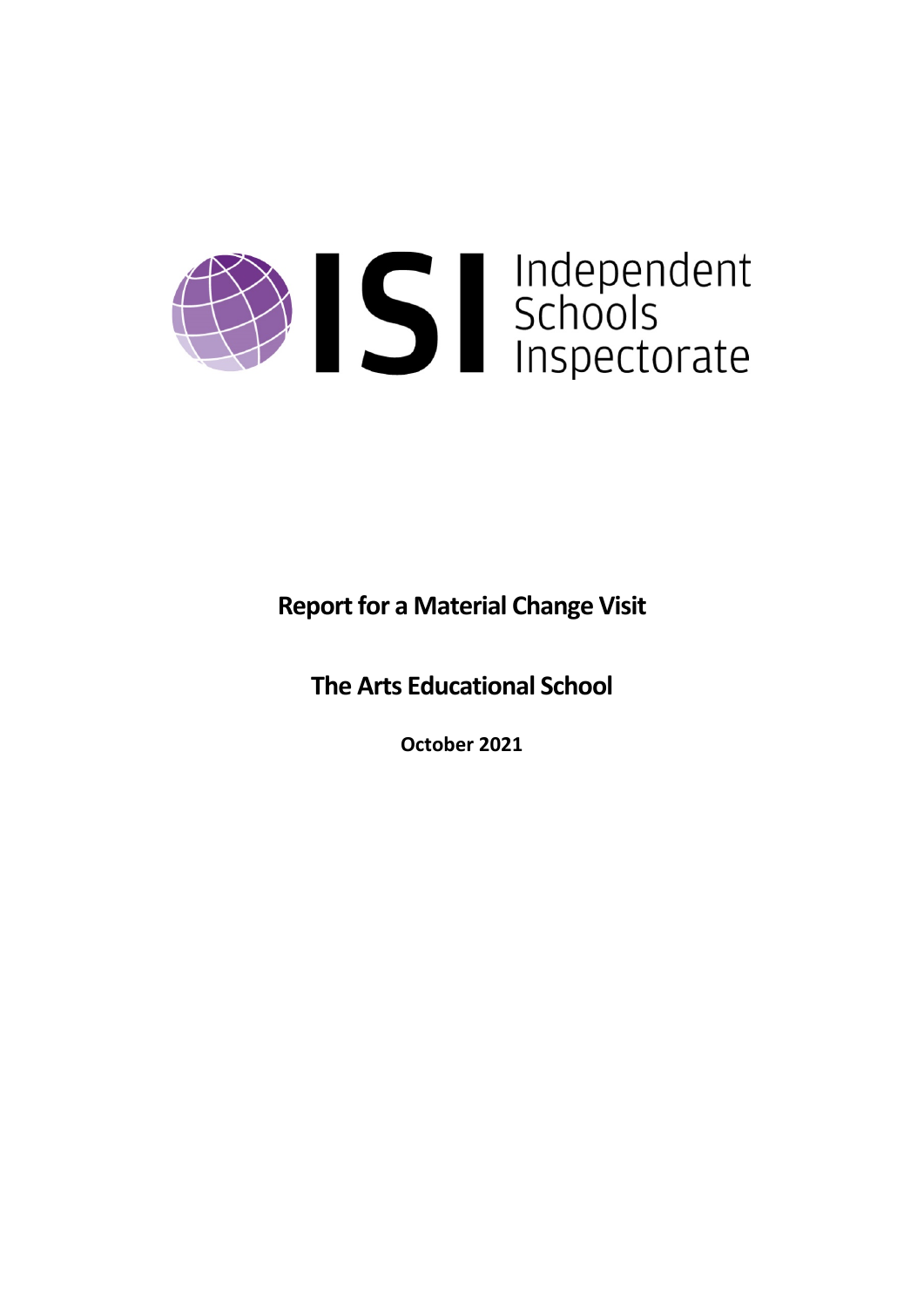| <b>School</b>                    | The Arts Educational School                                                        |  |  |
|----------------------------------|------------------------------------------------------------------------------------|--|--|
| <b>DfE</b> number                | 313/6064                                                                           |  |  |
| <b>Registered charity number</b> | 311087                                                                             |  |  |
| <b>Address</b>                   | The Arts Educational School<br>14 Bath Road<br>Chiswick<br>London<br><b>W4 1LY</b> |  |  |
| <b>Telephone number</b>          | 020 89876600                                                                       |  |  |
| <b>Email address</b>             | info@artsed.co.uk                                                                  |  |  |
| <b>Acting headteacher</b>        | Ms Claire Parker-Wood                                                              |  |  |
| <b>Chair of governors</b>        | Mr Mark Burch                                                                      |  |  |
| Age range                        | 11 to 18                                                                           |  |  |
| Number of pupils on roll         | 310                                                                                |  |  |
|                                  | Day School<br><b>Sixth Form</b><br>140<br>170                                      |  |  |
| Date of visit                    | 20 October 2021                                                                    |  |  |

# **School's details**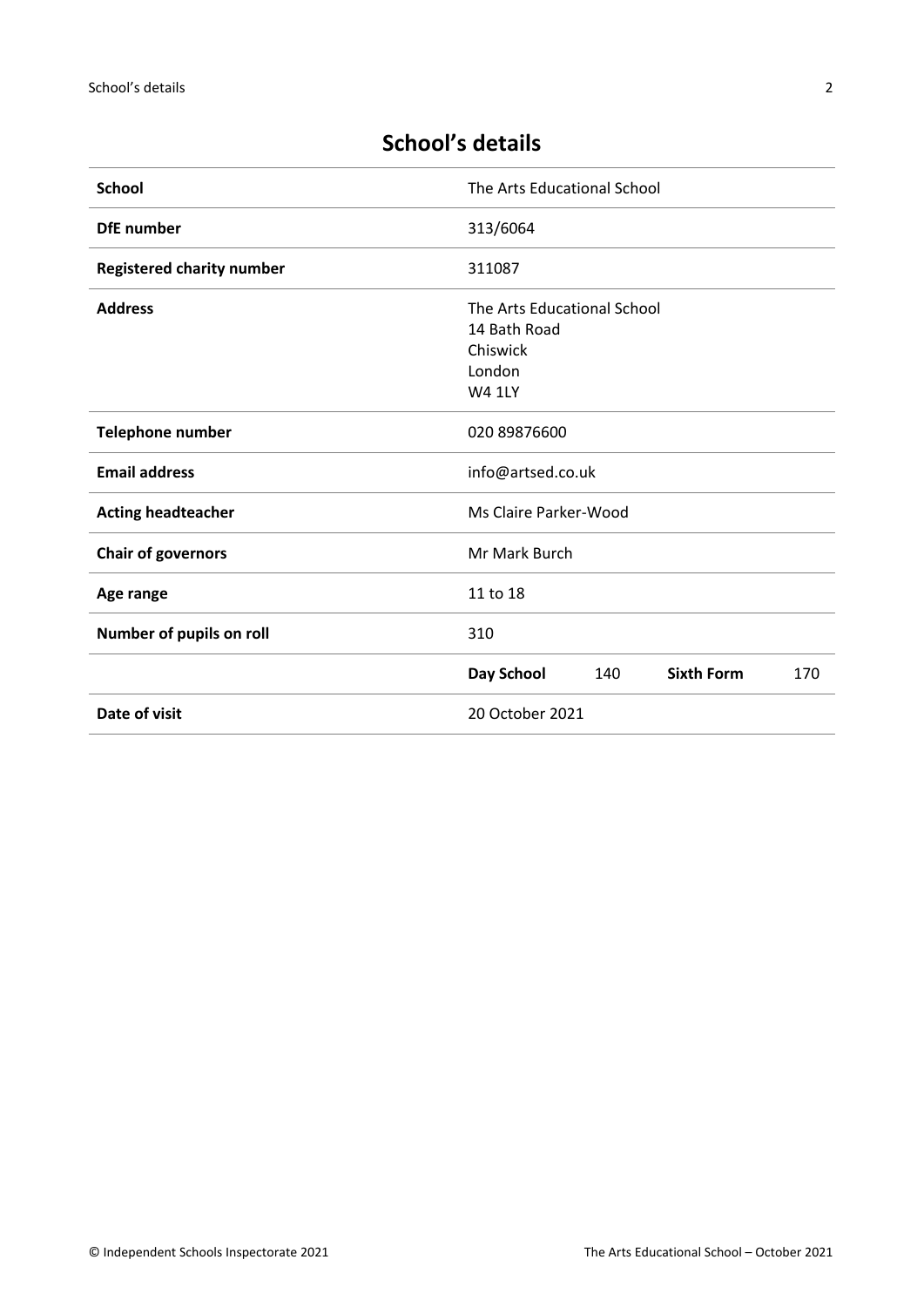# **1. Introduction**

### **Characteristics of the school**

1.1 The Arts Educational School is an independent co-educational day school. The school is part of the Arts Educational Schools London, a registered charity overseen by a board of trustees. Some members of the board form a specific governing body for the school. The school has identified 119 pupils as having special educational needs and/or disabilities, which include dyslexia and dyscalculia, as well as autism and behavioural needs. Two pupils have an education, health and care plan. English is an additional language for 11 pupils, whose needs are supported in class. All pupils have special talents in the performing arts.

### **Purpose of the visit**

1.2 This was an announced material change visit at the request of the Department for Education (DfE) to assess the school's request to increase the total number of pupils to 330; whether or not the expanded premises will accommodate this number and whether the school is likely to meet the standards checked if the material change is implemented. The visit focused on the school's compliance with the Education (Independent School Standards) Regulations 2014 (ISSRs).

| Regulations which were the focus of the visit                                         | <b>Team judgements</b> |
|---------------------------------------------------------------------------------------|------------------------|
| Part 3, paragraph 7 (safeguarding)                                                    | Met                    |
| Part 3, paragraph 11 (health and safety)                                              | Met                    |
| Part 3, paragraph 12 (fire safety)                                                    | <b>Met</b>             |
| Part 3, paragraph 14 (supervision of pupils)                                          | Met                    |
| Part 3, paragraph 16 (risk assessment)                                                | Met                    |
| Part 4, paragraphs 18 to 21 (suitability of staff, supply staff and<br>proprietors)   | Met                    |
| Part 5, paragraph 23 (toilet, washing and changing facilities)                        | <b>Met</b>             |
| Part 5, paragraph 24 (accommodation for medical needs)                                | Met                    |
| Part 5, paragraph 25 (maintenance of premises and<br>accommodation)                   | Met                    |
| Part 5, paragraphs 26 to 29 (acoustics; lighting; water supply; and<br>outdoor space) | Met                    |
| Part 6, paragraph 32(1)(c) (provision of information)                                 | <b>Met</b>             |
| Part 8, paragraph 34 (leadership and management)                                      | Met                    |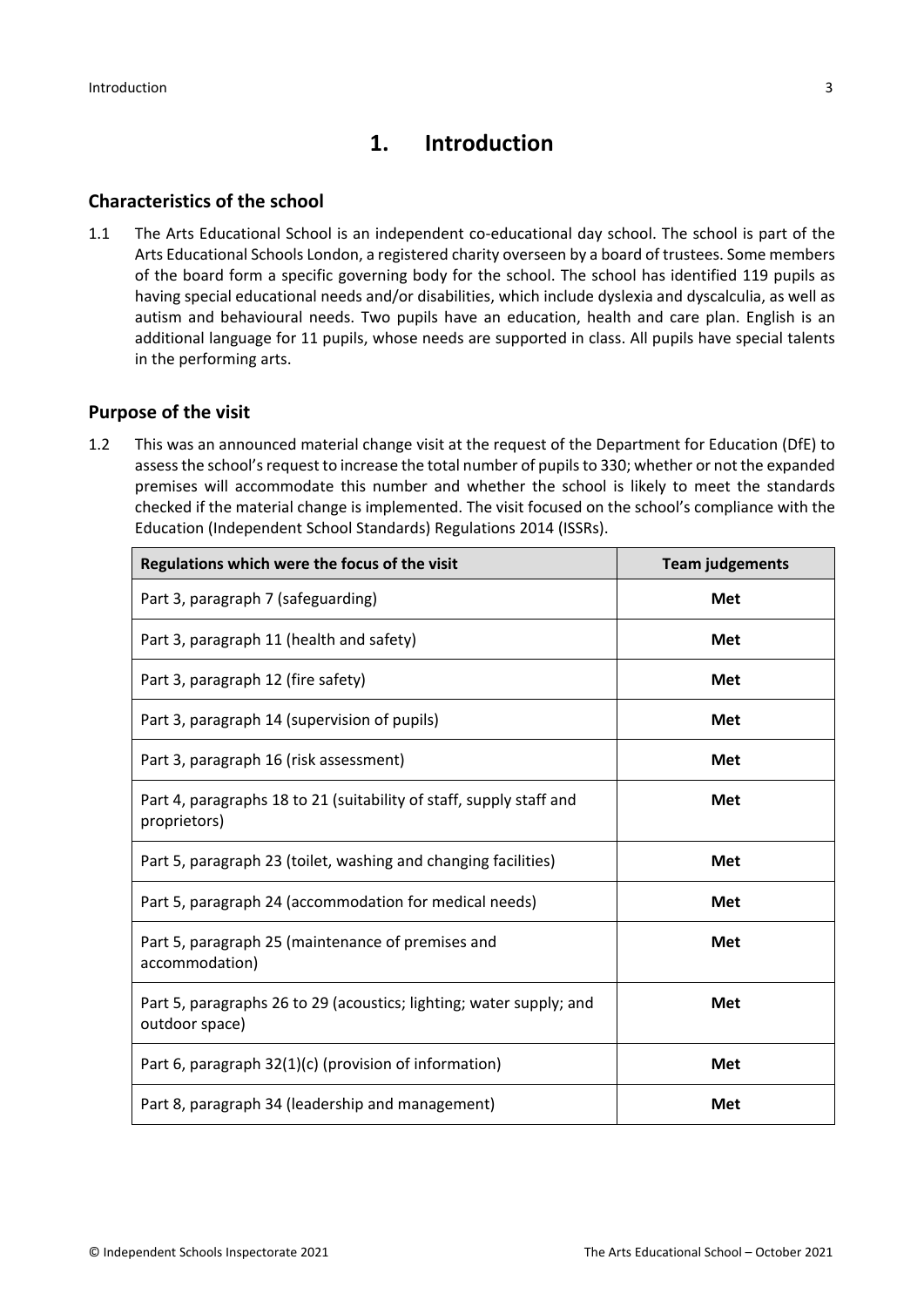# **2. Inspection findings**

### **Welfare, health and safety of pupils – safeguarding [ISSR Part 3, paragraph 7]**

### **Safeguarding policy**

- 2.1 The school meets the requirements.
- 2.2 The school has an appropriate policy for safeguarding which provides suitable arrangements to safeguard and promote the welfare of pupils at the school.

### **Safeguarding implementation**

- 2.3 The school meets the standard.
- 2.4 The safeguarding policy is effectively implemented at all levelsin each section of the school. The policy includes details of Prevent duty guidance and is further supported by suitable policies covering the staff code of conduct, safe recruitment, whistleblowing and e-safety which are understood and implemented by staff. Suitable arrangements exist to ensure that the higher education (HE) establishment operating in the same building as the school is separate both physically and in terms of social or other contact between pupils at the school and HE staff and students. The lead designated safeguarding lead (DSL), who is also the acting headteacher, oversees the deputy DSLs and ensures that safeguarding matters are reported, collated and monitored effectively and that appropriate actions are taken. The DSL has an effective relationship with local agencies and makes appropriate referrals. The DSL and other members of the safeguarding team have sufficient capacity to ensure effective safeguarding implementation regarding the proposed increase in pupil numbers. The safeguarding arrangements are reviewed annually by the governors on behalf of the trustees, who have appropriate knowledge, liaise closely with the DSL and maintain effective oversight. The school's procedures make appropriate provision for issues related to COVID-19.
- 2.5 Pupils can express concerns, are listened to and receive appropriate support, including early help, and there is due regard for their mental health. Pupils confirmed they feel safe at school. Staff understand peer-on-peer abuse, including issues such as sexual harassment and sexual violence, and take appropriate action when incidents occur. Staff training in safeguarding, including for all members of the safeguarding team, is comprehensive including appropriate attention to handling allegations and online safety. The use of technology by pupils is suitably controlled. Where allegations are made the school responds appropriately making prompt referral to external agencies, including the Disclosure and Barring Service and Teaching Regulation Agency.

### **Welfare, health and safety of pupils – health and safety [ISSR Part 3, paragraph 11]**

- 2.6 The school meets the standard.
- 2.7 The school meets health and safety requirements and is likely to do so with regard to the proposed increase in the number of pupils. The trustees, governors and senior leaders effectively oversee and monitor health and safety, and staff interviewed demonstrated an effective understanding of health and safety matters. Suitable training regarding health and safety is in place for staff. Pupils feel that the school is a safe environment and inspection evidence supports this view. Effective health and safety arrangements are in place for the recently expanded and adapted premises. Effective measures are implemented regarding COVID-19 and the school demonstrates suitable responsibility in this respect.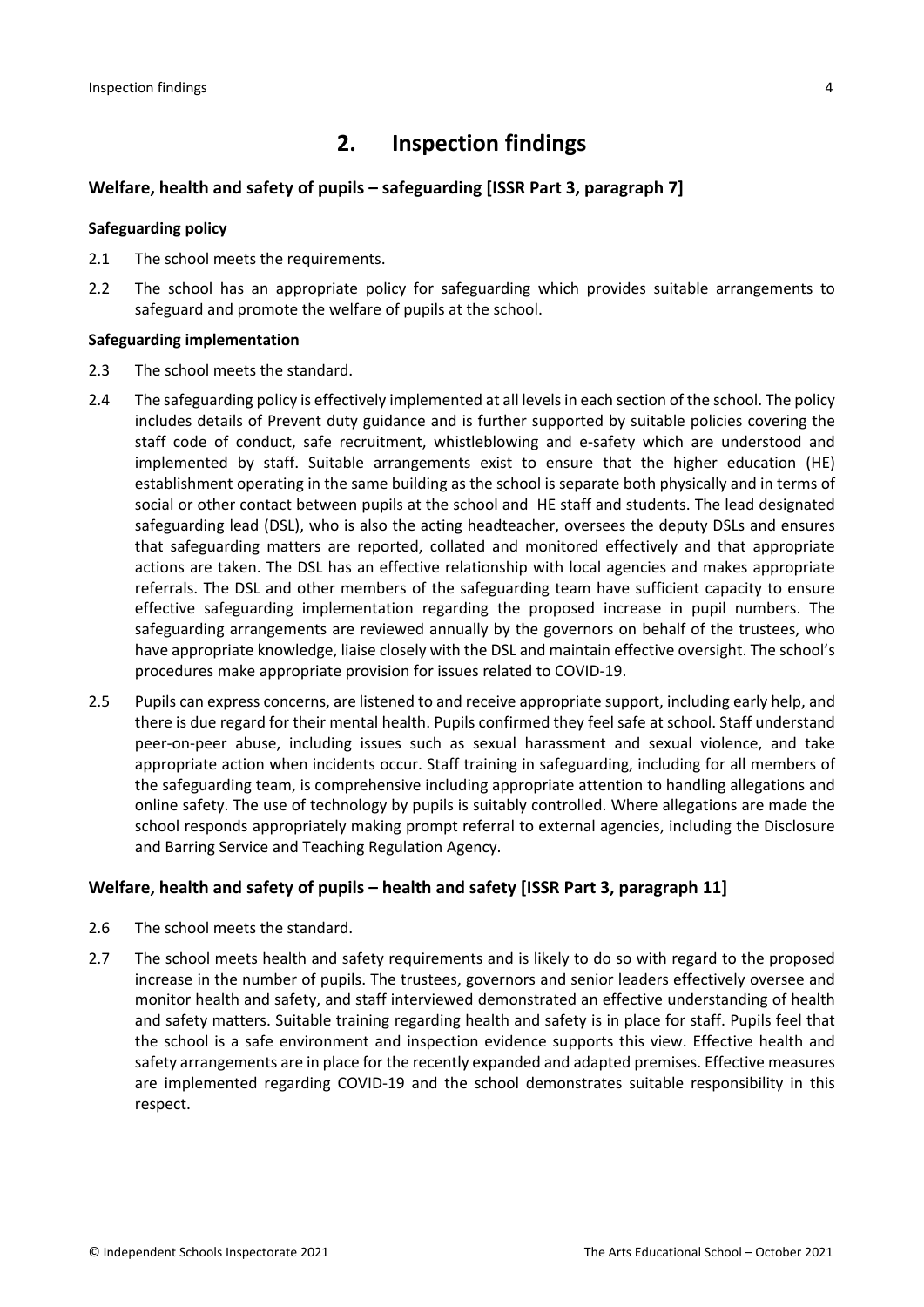### **Welfare, health and safety of pupils – fire safety [ISSR Part 3, paragraph 12]**

- 2.8 The school meets the standard.
- 2.9 The school's fire risk policy is implemented effectively, including for the recently expanded and adapted premises related to the proposed material change which have received a suitable fire risk assessment. Recommended actions from the most recent fire risk assessments are appropriately prioritised and carried out in a timely manner. Staff receive appropriate fire safety training and demonstrate good awareness of risks, prevention and procedures in a fire emergency. Suitable equipment is provided and maintenance of alarms and other equipment is carried out effectively. Regular fire drills are held and pupils are confident regarding evacuation procedures.

### **Welfare, health and safety of pupils – supervision of pupils [ISSR Part 3, paragraph 14]**

- 2.10 The school meets the standard.
- 2.11 Suitable guidance and procedures are in place to ensure pupils are supervised effectively throughout the school day, including within the expanded and adapted premises. This supervision is likely to be appropriate for the increase in pupil numbers being proposed.

### **Welfare, health and safety of pupils – risk assessment [ISSR Part 3, paragraph 16]**

- 2.12 The school meets the standard.
- 2.13 There is an appropriate risk assessment policy which provides for systematic risk assessment and pays attention to key areas of risk and pupils' welfare, such as their activities within the expanded and adapted specialist dance, music and drama studios and art facilities, and on school trips. The policy is implemented effectively. Suitable risk assessment operates with regard to COVID-19 precautions. Staff receive relevant training and completed risk assessments are checked, monitored and evaluated for their effectiveness.

### **Suitability of staff, supply staff and proprietors [ISSR Part 4, paragraphs 18–21]**

- 2.14 The school meets the standards.
- 2.15 The school makes appropriate checks to ensure the suitability of staff, supply staff and proprietors, and a register is kept as required.

### **Premises and accommodation – toilet, washing and changing facilities [ISSR Part 5, paragraph 23]**

- 2.16 The school meets the standard.
- 2.17 Toilet, washing and changing facilities are suitable, particularly regarding pupils' hygiene, personal privacy and dignity requirements related to their daily specialist physical activities; the facilities have been improved within the expanded and adapted premises and are sufficient for the proposed increase in pupil numbers.

### **Premises and accommodation – accommodation for medical needs [ISSR Part 5, paragraph 24]**

- 2.18 The school meets the standard.
- 2.19 The school has suitable accommodation for the medical examination and treatment of pupils. The provision is sufficient for the proposed increase in pupil numbers.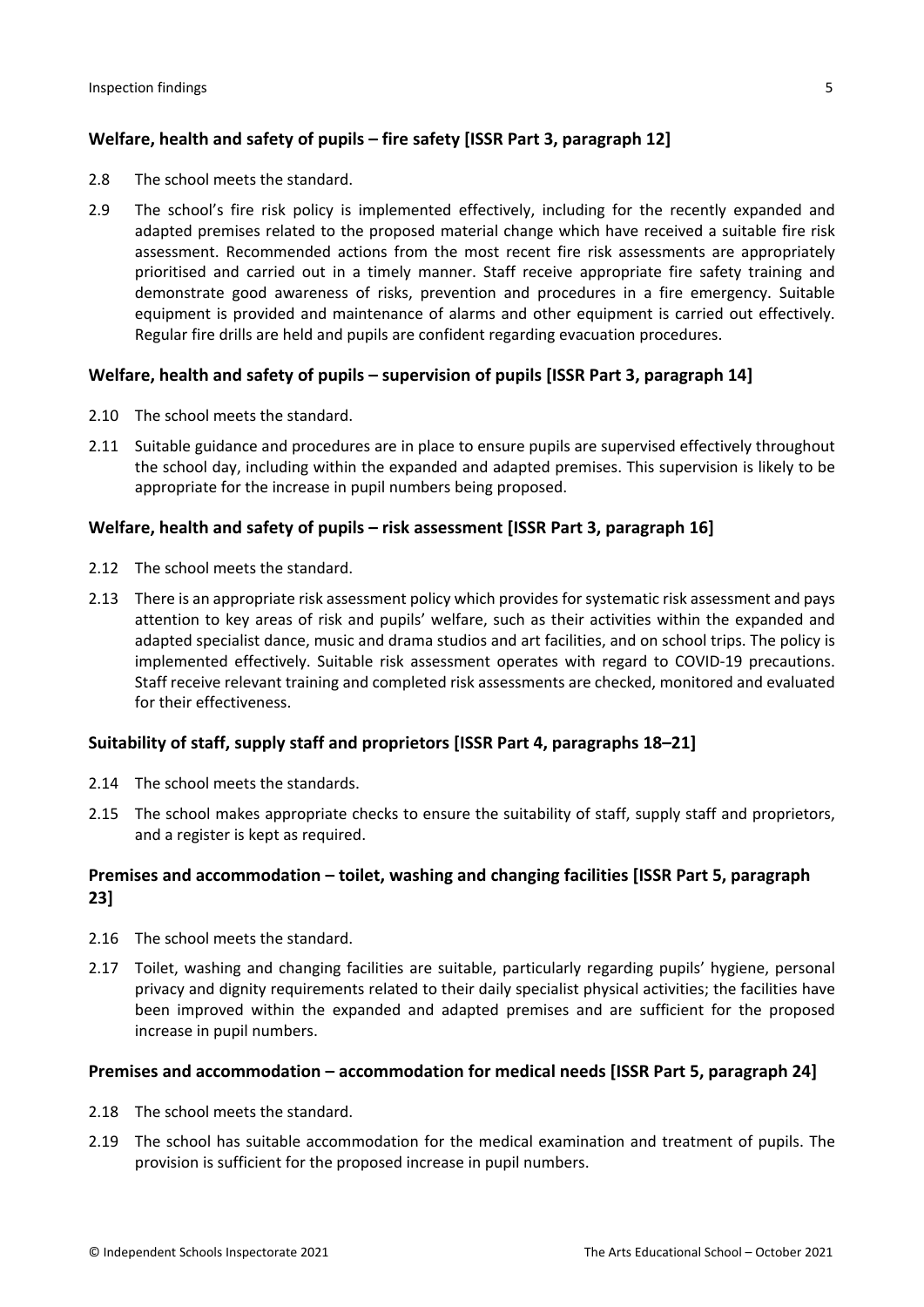### **Premises and accommodation – maintenance of premises and accommodation [ISSR Part 5, paragraph 25]**

- 2.20 The school meets the standard.
- 2.21 The school premises are maintained to a suitable standard. Routine and emergency maintenance tasks are carried out efficiently. Maintenance arrangements are sufficient to ensure that the recent expansion and adaptation to premises in relation to the proposed increased pupil numbers are maintained to the same standard as pre-existing accommodation.

### **Premises and accommodation – acoustics, lighting, water supply and outdoor space [ISSR Part 5, paragraphs 26-29]**

- 2.22 The school meets the standards.
- 2.23 Acoustics, internal and external lighting, drinking water and water supply are each of a suitable standard, including with regard to the recently expanded and adapted premises related to the proposed increase in pupil numbers. Particular care has been taken regarding acoustics so that pupils' activities within their specialist performing arts activities do not cause disturbance between studios. Nearby parks provide suitable outdoor space within the school's urban setting and the expanded and adapted premises include a roof garden which provides pupils with ready access on site to open air activities.

### **Provision of information [ISSR Part 6, paragraph 32 (1)(c)]**

2.24 The school meets the requirements for providing information relating to safeguarding to parents. Particulars of the arrangements for safeguarding are published on the school's website.

### **Quality of leadership and management [ISSR Part 8, paragraph 34]**

- 2.25 The school meets the standard.
- 2.26 The proprietor ensures that the leadership and management demonstrate good skills and knowledge and fulfil their responsibilities effectively, so that the other standards are met consistently, and they actively promote the well-being of the pupils. The leadership and management have prepared comprehensively regarding the proposed material change.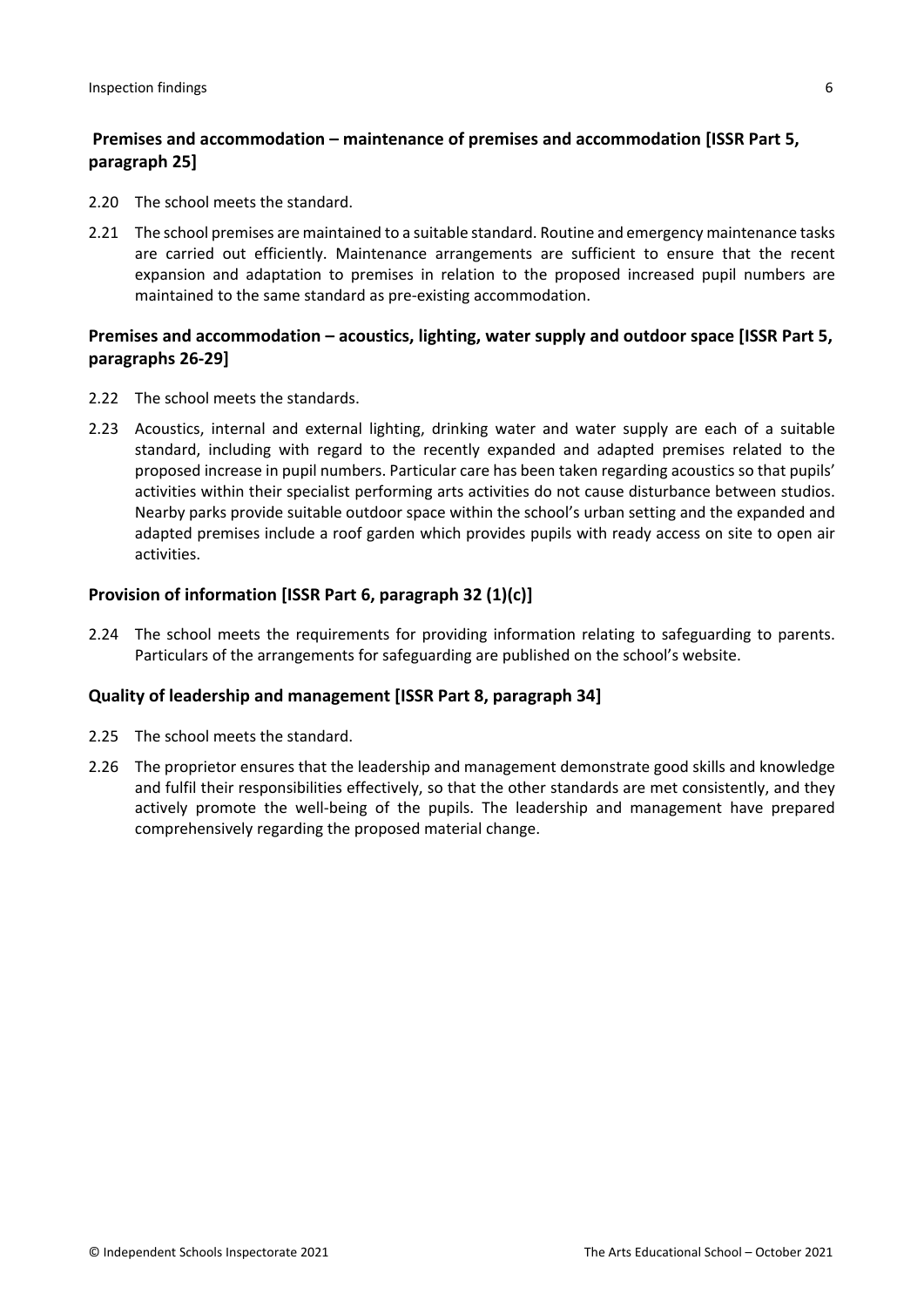# **3. Recommendation with regard to material change request**

3.1 It is recommended that that the material change request be approved. The school's expanded and adapted premises will accommodate a maximum of 330 pupils as requested and are likely to meet the standards checked if the material change is implemented.